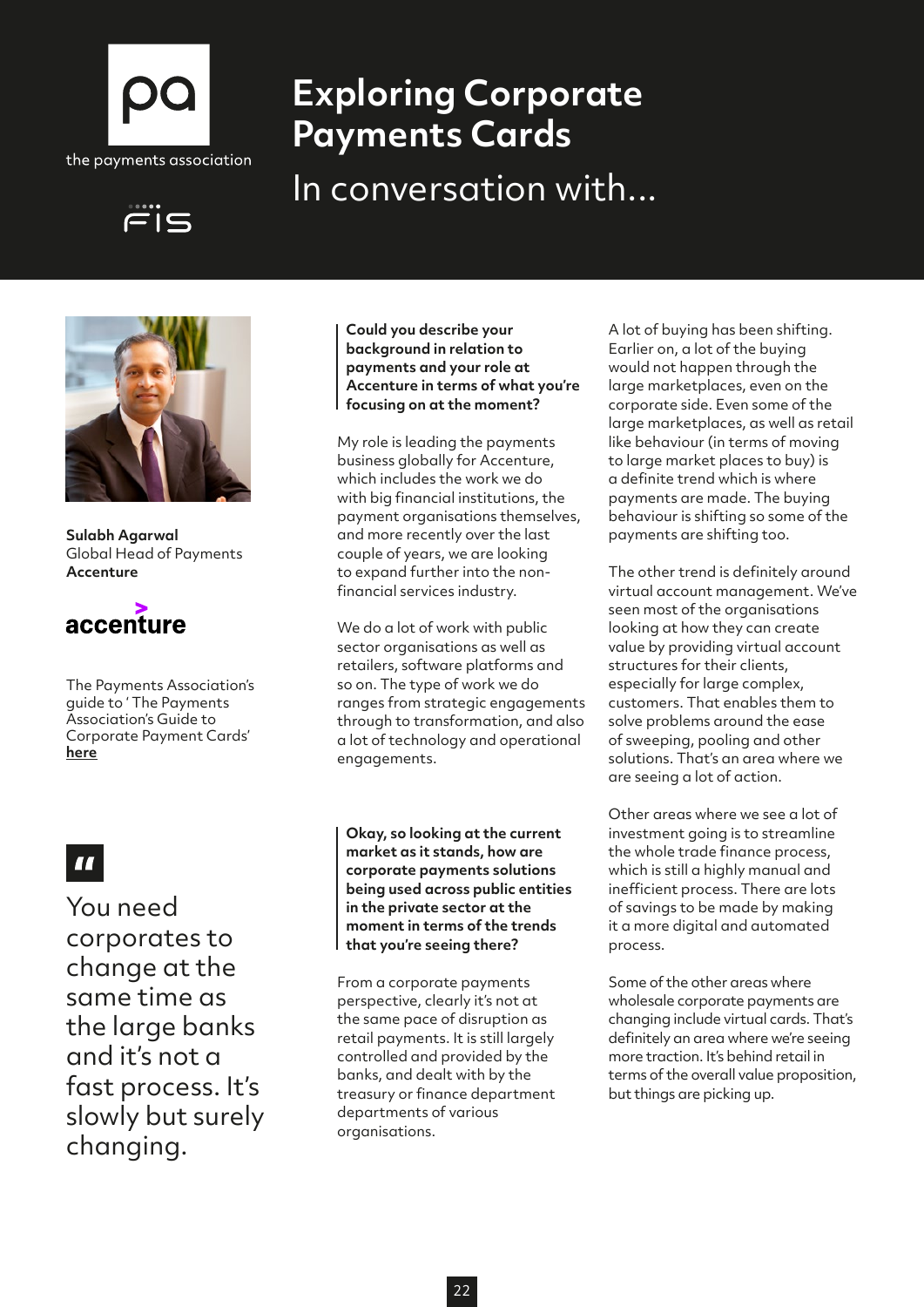From a corporate API perspective, we're not seeing that many APIs. Although the possibility is huge, because the standards are lacking, it's still behind from a retail perspective.

We see a big move in terms of the card acquiring payments infrastructure where clearly the large organisations like Adyen have changed the game. Even if you look at some of the existing players, and new players like Stripe, others are moving more to the large corporates as well. They see a lot of value in bringing together the acquiring experience alongside the treasury management experience. We're seeing more activity from the large acquirers as well.

Change is still slow, and complex. You need corporates to change at the same time as the large banks and it's not a fast process. It's slowly but surely changing. Other changes which are happening in the industry, like real-time payments, and ISO 20022, all have big impacts on corporates, but translating those changes into benefits for corporates is not synchronous.

**What impact has Covid-19 had in terms of accelerating that trend towards digitization in the corporate space?**

In general, most people have not been in the office during lockdown periods for example. People have realised that some of the processes, which were either outsourced or offshored, haven't changed for a while. Now that they're looking at them differently, having applied different procedures during lockdowns, they're realising that they can be further streamlined in a significant way.

All of the impacts around increasing digitisation, which has changed consumer behaviours as a result the corporate stance towards them, has also changed because as a corporate you need to start

to think about the more digital channels. Those channels then feed into the treasury areas. Can these processed be automated? Corporates are starting to think about how to look at the overall proposition.

**What role do challenger banks play in the corporate payment space at the moment and how are they disrupting the traditional relationships that corporates would have had with legacy banks and other traditional providers?**

Most challenger banks started in the retail space, so what's happening is the propositions which started with retail are slowly moving up the chain. If you look at TransferWise, it started in the remittance market. Look at the propositions around moving up the chain to SME and further up is the natural extension. Look at stripe which started with more SMB customers, they're now going into the enterprise and the treasury management space. I wouldn't call them start-ups or fintechs, because they are scale-ups in themselves, and sometimes larger than the banks themselves in terms of their market cap. But a lot of them are moving up the value chain to be able to service larger customers.

It is step two of the process. We haven't seen that much disruption, especially on the API side. Corporate APIs are not as standardised, the aggregators are not there, and the propositions are not there. Now we finally see the retail data and APIs starting to get more traction. The corporates usage and interaction with retail has changed. If you look at HMRC, they've introduced the PISP payments desk and their the interaction to other payment types has clearly increased. In those cases, it is more about partnerships between the fintechs and larger organisations. In some cases, some of the fintechs or start-ups in the payment space are moving up

We see a big move in terms of the card acquiring payments infrastructure where clearly the large organisations like Adyen have changed the game. Even if you look at some of the existing players, and new players like Stripe, others are moving more to the large corporates as well.

the chain. Certain start-ups are focusing on the SMB sector, but the large corporate sector is still an area which is not impacted as much, but it is coming.

**With the Open Banking directive, obviously activity is being more focused on the consumer side, but do you see activity picking up on the corporate side as well?**

The potential is huge. A real-time corporate dashboard on what's